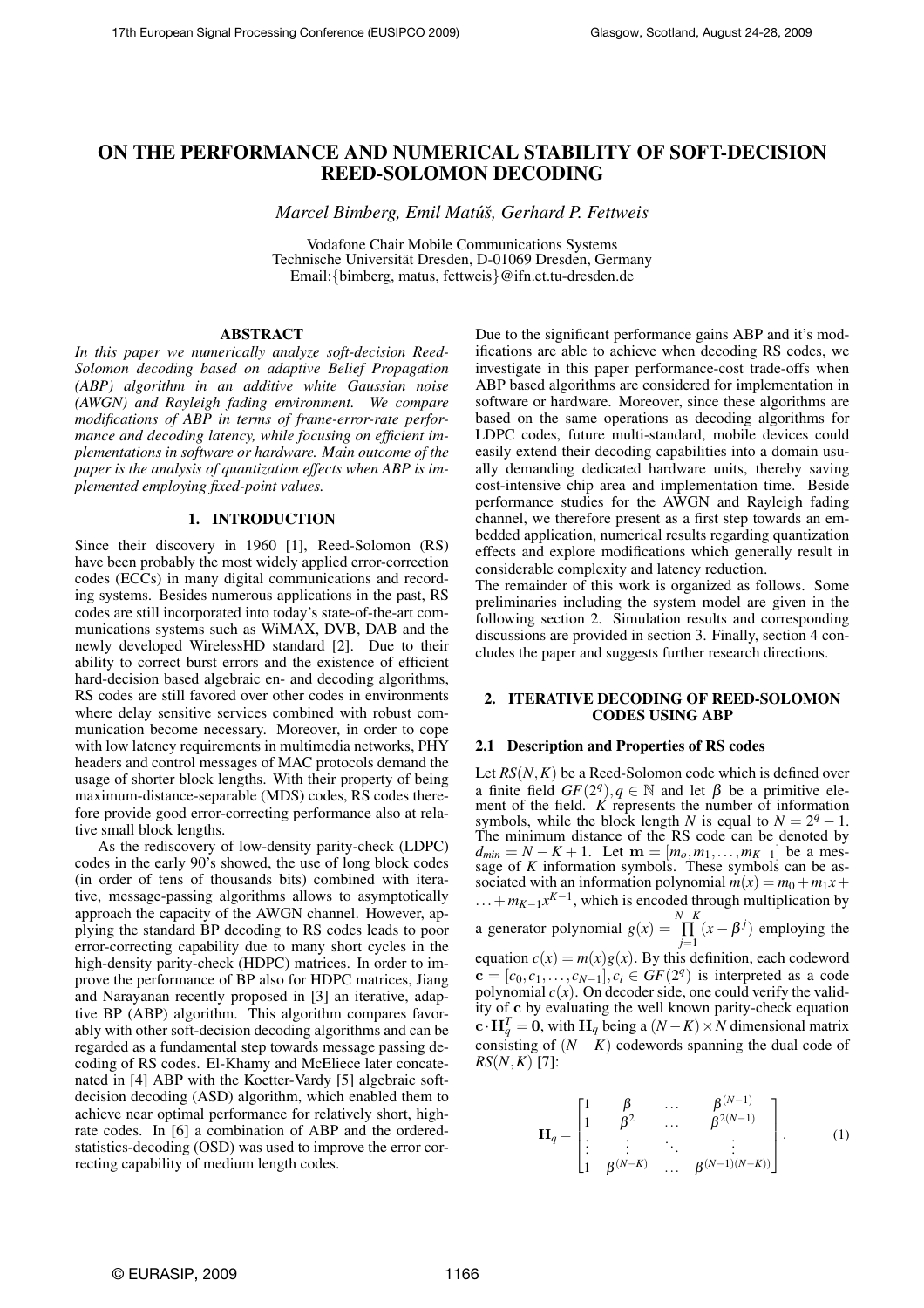Because the ABP algorithm operates on bit-level reliability values,  $H_q$  as well as c need to be transformed into an equivalent binary image representation  $H_b$  and  $c_b$ , respectively. Depending on the chosen basis for representing the symbols of  $GF(2<sup>q</sup>)$  one could get different binary images of  $H_q$ . In this paper, we assume normal basis representation for which the transformation can be found e.g. in [8]. Correspondingly, each element of  $H_q$  will be represented by a  $q \times q$ sub-matrix in the binary image  $H_b$ . Hence,  $H_b$  will be of size  $(N - K)q \times Nq$ . Now let  $n = N \cdot q$  and  $k = K \cdot q$  be the length of the codeword and the information at bit level, respectively. Again, we can compute the syndrome  $c_b \cdot H_b^T$ , which becomes zero if  $c_b = [c_0, c_1, \ldots, c_{n-1}], c_i \in GF(2)$  is a valid codeword.

### 2.2 System Model

Before describing the ABP algorithm formally, we first assume that the encoded bits  $c_j$ ,  $(j = 0, ..., n-1)$  are modulated using antipodal BPSK with a sent symbol taking the value  $s_j = (-1)^{c_j}$ . The binary symbols are either transmitted over an AWGN or a Rayleigh fading channel (Fig. 1). On receiver side, the input values can be specified by  $r_j = |a_j|s_j + n_j$ , with  $n_j$  being real valued additive white Gaussian noise and *a<sup>j</sup>* being the complex fading factor which becomes  $a = 1$  for the AWGN, and  $|a_j|$  being Rayleigh distributed otherwise. By setting  $E(|a_j|^2) = 1$  we suppose there is no loss of energy during transmission. Additionally, for the Rayleigh channel,  $a_j$  is assumed to be constant for  $q$  consecutive BPSK symbols, i.e. a slowly fading channel model is applied.



Figure 1: System Model

### 2.3 Adaptive Belief Propagation

The BP algorithm as original proposed in [9] has found numerous application in the decoding of linear block codes with sparse graph representations, as e.g. LDPC codes. In [10] it was shown that using BP decoding for LDPC codes can approach the Shannon limit. However, the binary image  $H_b$  of the parity-check matrix of a RS code is of highdensity, leading to many short cycles in the corresponding Tanner graph representation. These short cycles counteract the BP algorithm in converging to the correct codeword, as they introduce correlation between exchanged belief information. Messages, sent from check nodes to variable nodes and vice versa, are therefore loosing their independence, resulting in poor error-correcting performance of the BP algorithm. In [3] a modified version of BP, namely ABP, was proposed where the parity-check sub-matrix corresponding to the  $n - k$  least reliable bits (LRBs) in  $H_b$  is reduced into an identity matrix before standard BP decoding is applied. Hence, error propagation from the unreliable bits is effectively reduced, which facilitates ABP decoding also to improve the soft-decoding performance of linear block codes having HDPC matrices with a large number of short cycles.

#### *2.3.1 BP decoding*

In relation to [11], each parity-check matrix  $H_b$  can be described by a bipartite graph consisting of *n* variable and  $(n - k)$  check nodes, that are connected with each other by edges when the corresponding entry  $H_{(i,j)}$  in  $\mathbf{H}_b$  (*i* being the row index, *j* being the column index) equals one. Decoding using BP can be accomplished by iteratively exchanging reliability information (called messages) between variable and check nodes. Messages  $m_{x\to y}$  passed along the edges are calculated in two stages according to the following decoding equations:

• Check node update:

$$
m_{i \to j}^{(l+1)} = \prod_{j' \in V_{i \setminus j}} sign(m_{j' \to i}^{(l)}) \cdot f(\sum_{j' \in V_{i \setminus j}} f(|m_{j' \to i}^{(l)}|)) \quad (2)
$$

#### • Variable node update:

$$
m_{j \to i}^{(l+1)} = L^{(0)}(r_j) + \theta \cdot \sum_{i' \in C_{j \setminus i}} m_{i' \to j}^{(l+1)} \tag{3}
$$

Symbols:

*l* count index for inner BP iterations *L* (0) (*rj*) initial log-likelihood ratio of bit *j* θ variable node attenuation coefficient (0 < θ ≤ 1)<br>  $f(x)$   $f(x) = log \frac{exp(x)+1}{exp(x)-1}$ <br>
m<sub>j→i</sub> message passed from variable node *j* to check node *i m*<sub>*j*→*i*</sub> message passed from variable node *j* to check node *i* message passed from check node *i* to variable node *j* set of all variable nodes connecting to check node *i* e:<br> $C_{j\setminus i}$  set of all check nodes conn  $\frac{1}{2}$  set of all variable nodes connecting to check node *i* except for node *j*  $c$  set of all check nodes connecting to variable node *j* except for node *i* 

Before the BP algorithm iterates on a matrix  $H_b$ , variable node messages are initialized by the current bit-reliability values  $m_{j \to i}^{(0)} = L^{(0)}(r_j)$ . In the first iteration of BP decoding these values can be expressed in terms of log-likelihood ratios (LLRs) as observed from the channel:

$$
L^{(0)}(r_j) = \log \frac{Pr(r_j|c_j = 0)}{Pr(r_j|c_j = 1)} = 4|a_j|R \frac{E_b}{N_0}r_j,
$$
 (4)

with  $R = K/N$  being the rate of the  $RS(N, K)$  code and  $E_b/N_0$ the signal-to-noise ratio used during transmission. We assume that  $a_j$  is known to the receiver (perfect channel state information). In the last iteration of BP, variable node updates are skipped and new bit-reliability values are computed according to:

$$
L^{(k+1)}(r_j) = L^{(k)}(r_j) + \alpha \cdot \sum_{i \in C_j} m_{i \to j}^{(l+1)}, \quad (0 < \alpha \le 1) \quad (5)
$$

with *k* being the outer iteration index and  $L^{(k)}(r_j)$  the LLR of bit *j* at iteration *k*. As the BP algorithm is only suboptimal when decoding dense parity check matrices, the parameters <sup>α</sup> and <sup>θ</sup>, which attenuate the influence of the extrinsic information, need to be chosen carefully for each individual code (this is different from LDPC codes, where  $\alpha$  and  $\theta$  can usually be set to one as the BP decoding is considered to be optimal due to the nonexisting short cycles).

## *2.3.2 ABP decoding*

As mentioned above, the ABP algorithm first adopts the matrix  $H_b$  according to the LRBs. This can be accomplished by first sorting the LLRs, followed by Gaussian elimination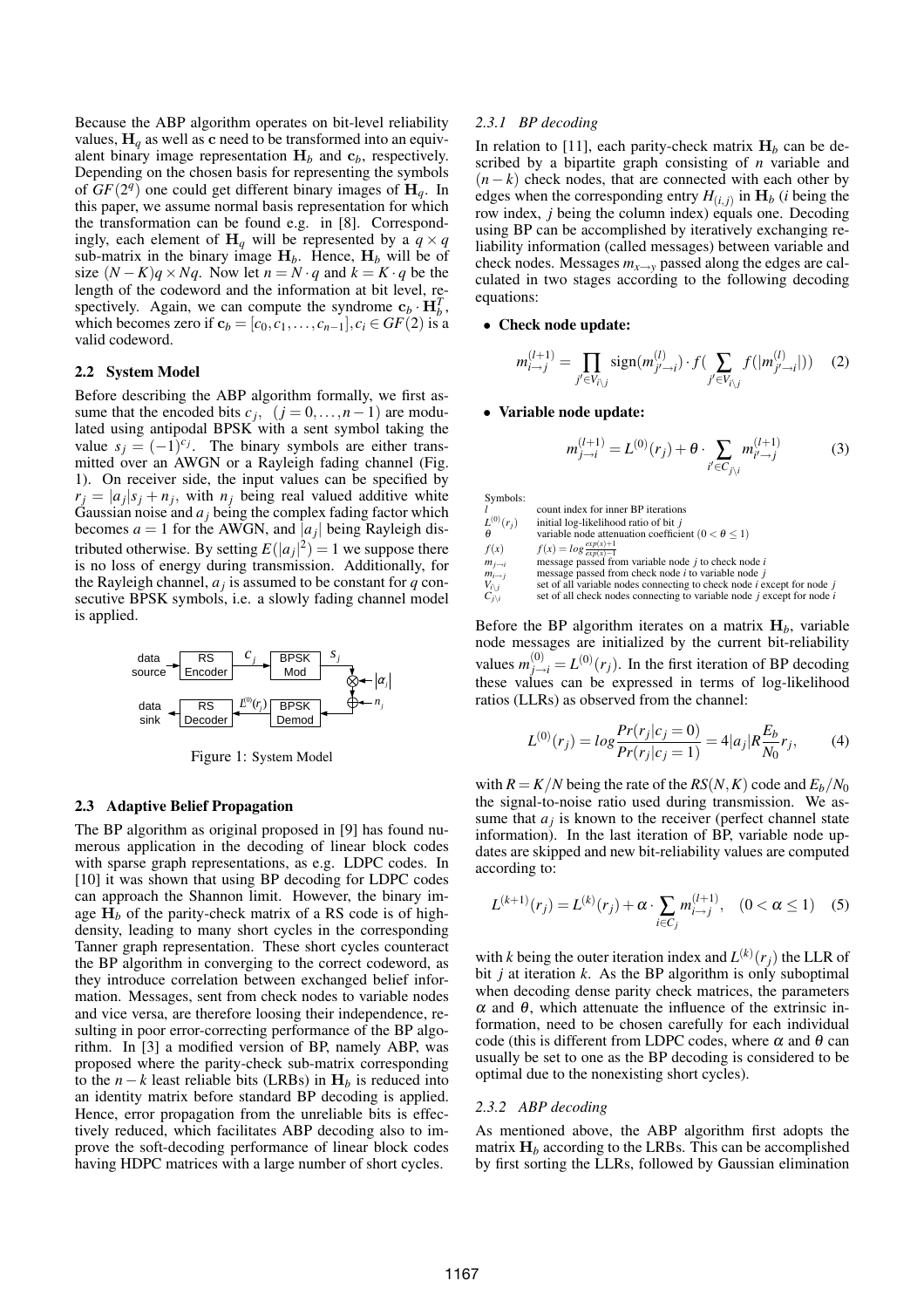

Figure 2: Decoding chains incorporating the ABP algorithm: a)  $\overline{ABP-HD}$  b)  $\overline{ABP-BM}$ 

(GE) of the columns which correspond to the LRBs. Afterwards, the BP decoding algorithm is applied to the adopted matrix  $\mathbf{H}_{b}^{(k+1)} = \phi(\mathbf{H}_{b}^{(k)})$  $\mathbf{L}^{(k)}$ ,  $|\mathbf{L}^{(k)}|$  with a preset number of inner iterations  $l_{max} = BP_{it}$ . Depending on a chosen stopping criterium there are then several possibilities to continue:

## a) ABP-HD:

Perform hard decisions on the updated bit-reliability values

 $\hat{c}$ <sub>i</sub> = 0 if  $L^{(k+1)}(r_j) \ge 0$  and check if BP decodelse

ing has been successful by computing  $\hat{\mathbf{c}} \cdot \mathbf{H}_{b}^{T}$ . Decoding is finished if it is equal to zero, otherwise ABP continues with a new outer iteration unless a maximum number of outer iterations  $k_{max} = N_1$  has been reached.

## b) ABP-BM/KV:

After each bit-reliability update (5), the corresponding word is added to a global list which can be used as input for a second decoder D (e.g. a hard-in hard-out Berlekamp-Massay (BM) or a soft-in hard-out Koetter-Vardy (KV) decoder). Decoding stops if the maximum number of outer iterations has been reached. Finally, the codeword  $\hat{c}$  is selected from the list of valid codewords decoded by the decoder D, using e.g. minimum Euclidean distance. In this paper, we restrict our comparison to the ABP-HD against the ABP-BM decoder as they are pictured in Fig. 2.

### 3. SIMULATION SETUP AND RESULTS

### 3.1 Comparison of ABP-BM with ABP-HD

Considering the two decoding chains from an implementation point of view, it gives reason to the question on the coding gain loss if the less complex ABP-HD is deployed instead of ABP-BM. Independent of the decision if the ABP algorithm is going to be implemented as software on a digital signal processor (DSP) or if a dedicated hardware accelerator is going to be used, ABP-BM would require a second decoder D which would demand at least more computational power and result in higher latency. In particular the fact that both the Berlekamp-Massay as well as the Koetter-Vardy algorithm are based on algebraic operations over higher order fields, would not only require additional instructions for the corresponding field arithmetic, but also much more area due to dedicated computational units (e.g. for Galois field multiplication) [12]. Therefore, as ABP-HD is just based on operations over  $GF(2)$ , it would fit the requirement for universality of future multi-standard mobile devices very well. Hence, an implementation would not be restricted to some specific code parameters  $q$  and  $g(x)$  as it usually becomes necessary for the BM as well as the KV algorithm. In Fig. 3(a) the BM, ABP-HD and the ABP-BM algorithms are compared with each other for the AWGN and in Fig. 3(b) for the slowly fad-



(a) AWGN channel



(b) Rayleigh channel

Figure 3: Performance of BM, ABP-HD and ABP-BM for different RS codes

ing Rayleigh channel.  $N_1$  we set to a maximum number of 50 iterations, while *BPIt* was set to one, hence variable node updates were skipped and instead bit reliabilities were updated immediately according to (5) after completion of check-node updates.

If we compare ABP-HD with ABP-BM under AWGN conditions, one can observe for larger block lengths the growing coding gain loss of ABP-HD as the SNR increases. At FER of  $10^{-3}$  the loss compared to ABP-BM is about  $\approx 0.3$  dB for the *RS*(63,45) and  $\approx 0.4$  dB for *RS*(127,90). For smaller block lengths, as e.g. for *RS*(31,22), we observed almost no difference between both algorithms down to the FERs presented here. As all codes in Fig. 3(a) were chosen to have  $R \approx 0.71$ , one can also notice the shrinking coding gain of ABP-based algorithms compared to classical BM as the block length becomes larger. At a FER of  $10^{-3}$ the gain is  $\approx 2.3$  dB for *RS*(31, 22), while for *RS*(127, 90) it shrinks down to  $\approx 0.8$  dB. From wireless system design point of view, this suggests to use e.g. LDPC codes for larger block lengths, while RS codes decoded by ABP would be well suited for smaller block lengths. For the Rayleigh channel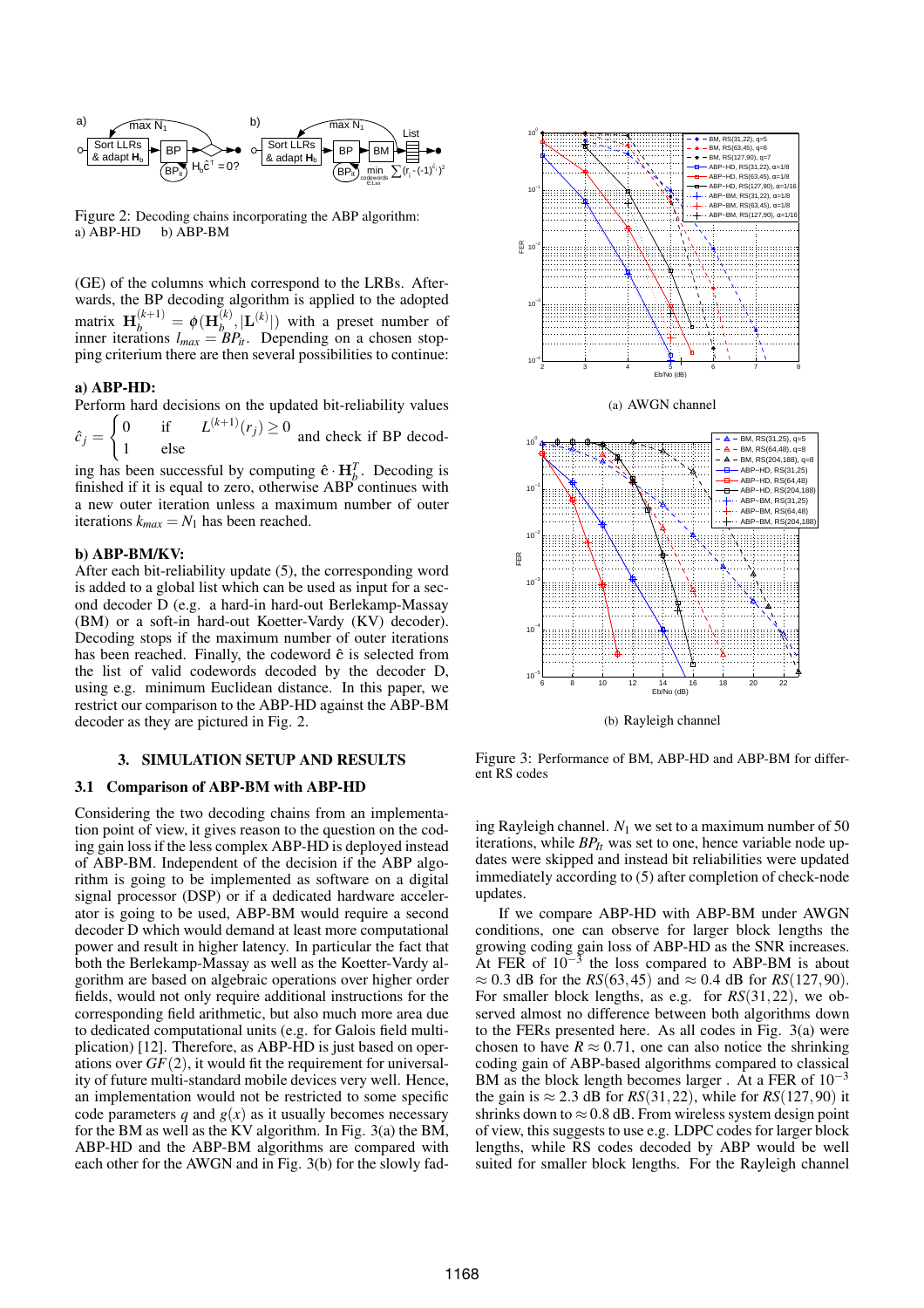we investigated two shortened RS codes which are included e.g. in WiMAX  $(RS(64, 48), q = 8)$  and in DVB standards  $(RS(204, 188), q = 8)$ . One can observe the large coding gain improvement of  $\approx$  6 dB which ABP-HD is able to achieve at a FER of  $10^{-3}$  for this more practical system model. Unlike for the AWGN channel, we could not notice valuable coding gain when ABP-BM is used instead. From the simulations we also observed, that the larger the number of parity checks, the more carefully the damping coefficient  $\alpha$  needs to be chosen. For a  $RS(31,25)$  code  $\alpha$  could be set to  $\frac{1}{32}$ or  $\frac{1}{8}$  resulting in almost no difference in FER performance, while for the RS(64,48) and RS(204,188) we found the best results only for  $\alpha = \frac{1}{16}$  (we restricted  $\alpha$  to values of power of two which could be easily implemented on DSPs using shift registers). Moreover, considering especially shorter block lengths with FER being less sensitive to  $\alpha$ , we recommend to set  $\alpha$  as large as possible, as this reduces the number of iterations necessary to find a valid codeword, hence decoding latency can be decreased.

#### 3.2 Sum-Product vs. quantized Min-Sum Algorithm

Even if some state-of-the-art DSPs possess complex floating point operations, one is still faced with the need to implement the function  $f(x)$  and its inverse for check-node operation (2). Especially if a parallel implementation of the ABP algorithm is aspired, the approximation of  $f(x)$  by means of lookup-tables would increase the area as well as power consumption significantly. As already known from LDPC codes, equation (2) can be approximated by the Min-Sum (MS) algorithm which overcomes the restriction to use lookup-tables with:

$$
m_{i \to j}^{(l+1)} = \prod_{j' \in V_{i \setminus j}} sign(m_{j' \to i}^{(l)}) \cdot \min_{j' \in V_{i \setminus j}} (|m_{j' \to i}^{(l)}|). \tag{6}
$$

In Fig. 4(a) and 4(b) we investigated the FER performance of the ABP-HD algorithm using the Sum-Product algorithm (SPA) and its quantized MS approximation for a  $RS(31,25)$  and the  $RS(64,48)$  code. For all the quantized simulations we skipped the scaling factor 4 in equation (4) and applied instead  $L^{(0)}(r_j) = |a_j| R_{N_0}^{E_b}$  $\frac{E_b}{N_0} r_j$ . We further used a uniform quantization scheme which clips the soft-input values and exchanged messages into the range spanned by  $-T_h \leq L^{(0)}(r_j) \leq +T_h$ , with  $T_h$  being the optimal threshold found by simulations. Depending on the number of bits *W* used for quantization of soft-information, the quantization interval is given by  $\Delta = \frac{2T_h}{2^W - 1}$ . Due to the summation in (5) we assumed the addition to be more precise than the given bit-width *W* of the exchanged messages. This does not cost much complexity as the summed values can be stored locally in registers. For *RS*(31,25) it can be observed that 6 bit message quantization (with 8 bits for summation) results in negligible performance loss for the AWGN  $(\approx 0.05$  dB  $@FER = 10^{-4}$ ) as well as for the Rayleigh channel ( $\approx$  0.15 dB  $\omega$ *FER* = 10<sup>-4</sup>) if one compares it with  $\approx$  2 dB and 7 dB coding gain respectively over BM algorithm. For *RS*(64,48) 6 bit message quantization even coincides with SPA floating point implementation in a Rayleigh fading environment. Considering the smaller *RS*(31,25) code with only 4 bit message quantization and 6 bit summation, the FER of MSA compared to SPA degrades by  $\approx 0.2$  dB for AWGN and  $\approx 1.0$  dB for the Rayleigh channel at FER=10<sup>-4</sup>.







(b) Rayleigh channel

Figure 4: Performance of quantized MSA in comparison to SPA

For the larger *RS*(64,48) code, we found a minimum of 5 bits adequate for message quantization. This corresponds to the quantization which is usually employed for LDPC codes. In Fig.  $5(a)$  and  $5(b)$  we also compare the average number of iterations executed until a valid codeword was found. Clearly, the number of iterations decreases as the SNR becomes larger. For the *RS*(31,25) in a low SNR, Rayleigh fading environment we found a large increase in the number of iterations if only 4 bits are used for message quantization. Considering the variance, which is also plotted for the sake of clarity, one can also notice a large increase for the AWGN channel. Much better results we obtain if 6 bits are employed, which not only improves FER but also reduces the average number of iterations for low SNR values compared to the SPA. Although MSA is originally used as an approximation of the SPA, SPA is not optimal for decoding HDPC matrices. Hence, MSA seems to be better suited at least for low SNR values as it can reduce latency. As the operating point is moved towards lower FERs, the difference between SPA and quantized MSA diminishes. A similar behavior can be observed for the *RS*(64,48) code.